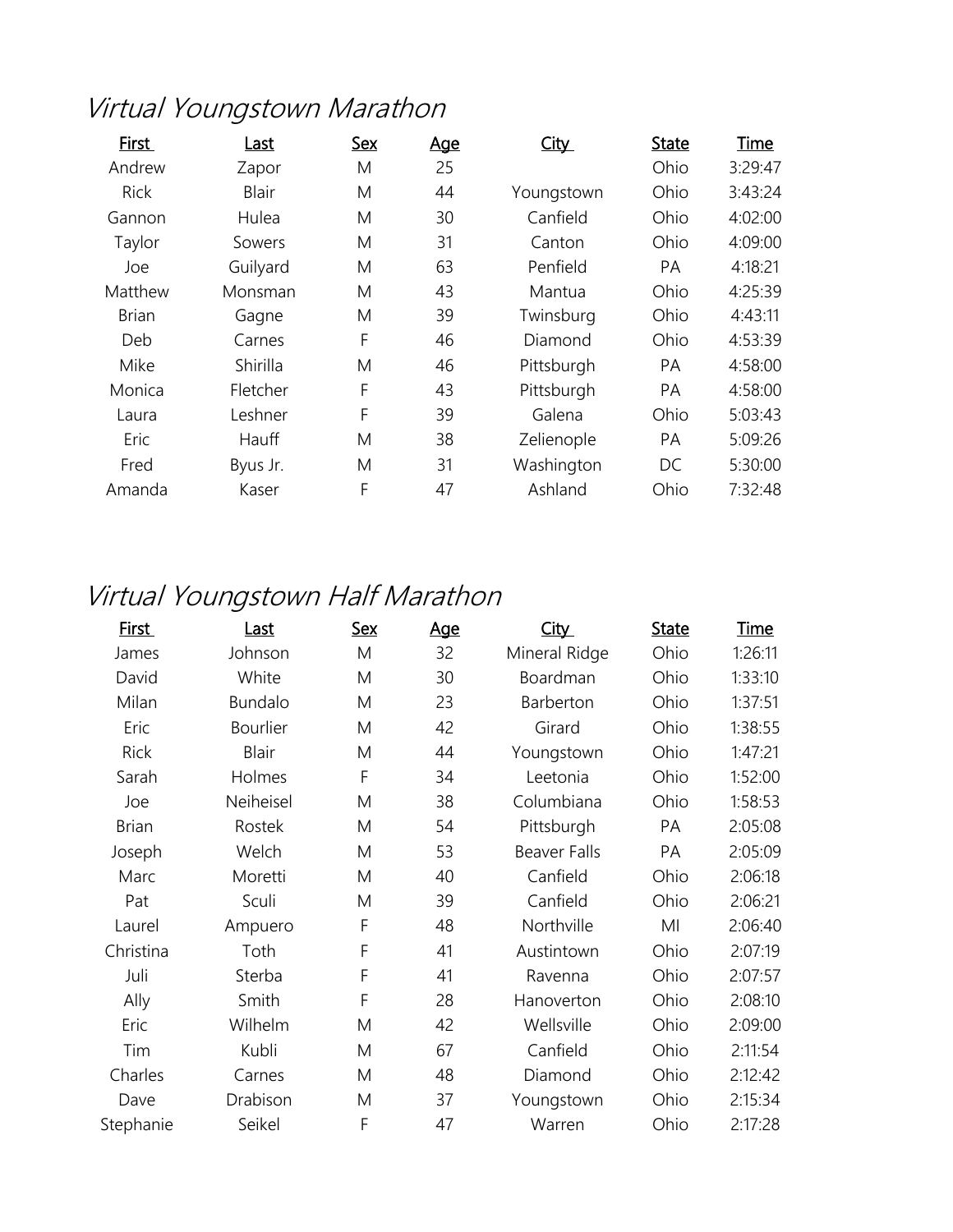| Jodi           | Kosek          | F | 41 | New Middletown | Ohio | 2:17:39 |
|----------------|----------------|---|----|----------------|------|---------|
| Angelo         | Kostas         | M | 49 | Sharpsville    | PA   | 2:17:53 |
| Jill           | Cox            | F | 54 | Boardman       | Ohio | 2:18:53 |
| Danette        | Cooke Lyden    | F | 40 | Youngstown     | Ohio | 2:20:00 |
| Greg           | Gamble         | M | 61 | Girard         | Ohio | 2:23:26 |
| <b>Bruce</b>   | McIntosh       | M | 55 | Boardman       | Ohio | 2:25:34 |
| Emily          | McConnell      | F | 21 | Youngstown     | Ohio | 2:26:38 |
| Donna          | Danko          | F | 54 | Austintown     | Ohio | 2:30:00 |
| Erica          | Ludwig         | F | 39 | Warren         | Ohio | 2:40:54 |
| Michael        | Rhinehart      | M | 42 | Springboro     | Ohio | 2:41:44 |
| <b>Brianne</b> | McDonald       | F | 41 | Galloway       | Ohio | 2:49:00 |
| Kelly          | DeVille        | F | 43 | Lisbon         | Ohio | 2:51:50 |
| Chris          | Chrestay       | F | 61 | Girard         | Ohio | 3:00:05 |
| Danielle       | Guilibault     | F | 31 | Kettering      | Ohio | 3:18:18 |
| Karen          | Westfall       | F | 59 | Boardman       | Ohio | 3:25:51 |
| Yvonne         | Lipinsky       | F | 60 | Youngstown     | Ohio | 3:26:27 |
| Rick           | <b>Blair</b>   | F | 75 | Poland         | Ohio | 3:21:50 |
| Kayla          | Musselman      | F | 22 | Akron          | Ohio | 3:30:00 |
| Misty          | Lawson         | F | 43 |                | Ohio | 3:57:00 |
| Dwayne         | <b>Dickens</b> | M | 53 |                | Ohio | 3:57:00 |
| Jessica        | Thomas         | F | 39 | Boardman       | Ohio | 4:01:31 |
| Beth           | Hepfner        | F | 64 | Hubbard        | Ohio | 4:12:08 |

## Virtual 5K

| First    | Last         | <b>Sex</b> | <b>Age</b> | <b>City</b>    | <b>State</b> | Time  |
|----------|--------------|------------|------------|----------------|--------------|-------|
| Lewis    | Schaft       | M          | 21         | Youngstown     | Ohio         | 19:30 |
| Karl     | Schaft       | M          | 21         | Youngstown     | Ohio         | 22:43 |
| Jocelyn  | Snyder       | F          | 30         | Carrollton     | Ohio         | 20:53 |
| Shelly   | Pawcio       | F          | 47         | Warren         | Ohio         | 23:20 |
| James    | Chopp        | M          | 55         | Canfield       | Ohio         | 26:57 |
| Penny    | Felger       | F          | 65         | Petersburg     | Ohio         | 26:59 |
| Kelley   | Frazier      | F          | 39         | Youngstown     | Ohio         | 27:55 |
| Yvette   | Wasko        | F          | 47         | Girard         | Ohio         | 27:57 |
| Shari    | Summers      | F          | 39         | Hubbard        | Ohio         | 28:08 |
| Jennifer | Downie       | F          | 49         | Youngstown     | Ohio         | 28:25 |
| Jennifer | <b>Betts</b> | F          | 45         | Warren         | Ohio         | 28:30 |
| Shad     | Hutchens     | M          | 45         | Warren         | Ohio         | 28:35 |
| Holly    | <b>Baird</b> | F          | 39         | New Cumberland | <b>WV</b>    | 28:37 |
| Dave     | Ronyak       | M          | 49         | Canfield       | Ohio         | 28:39 |